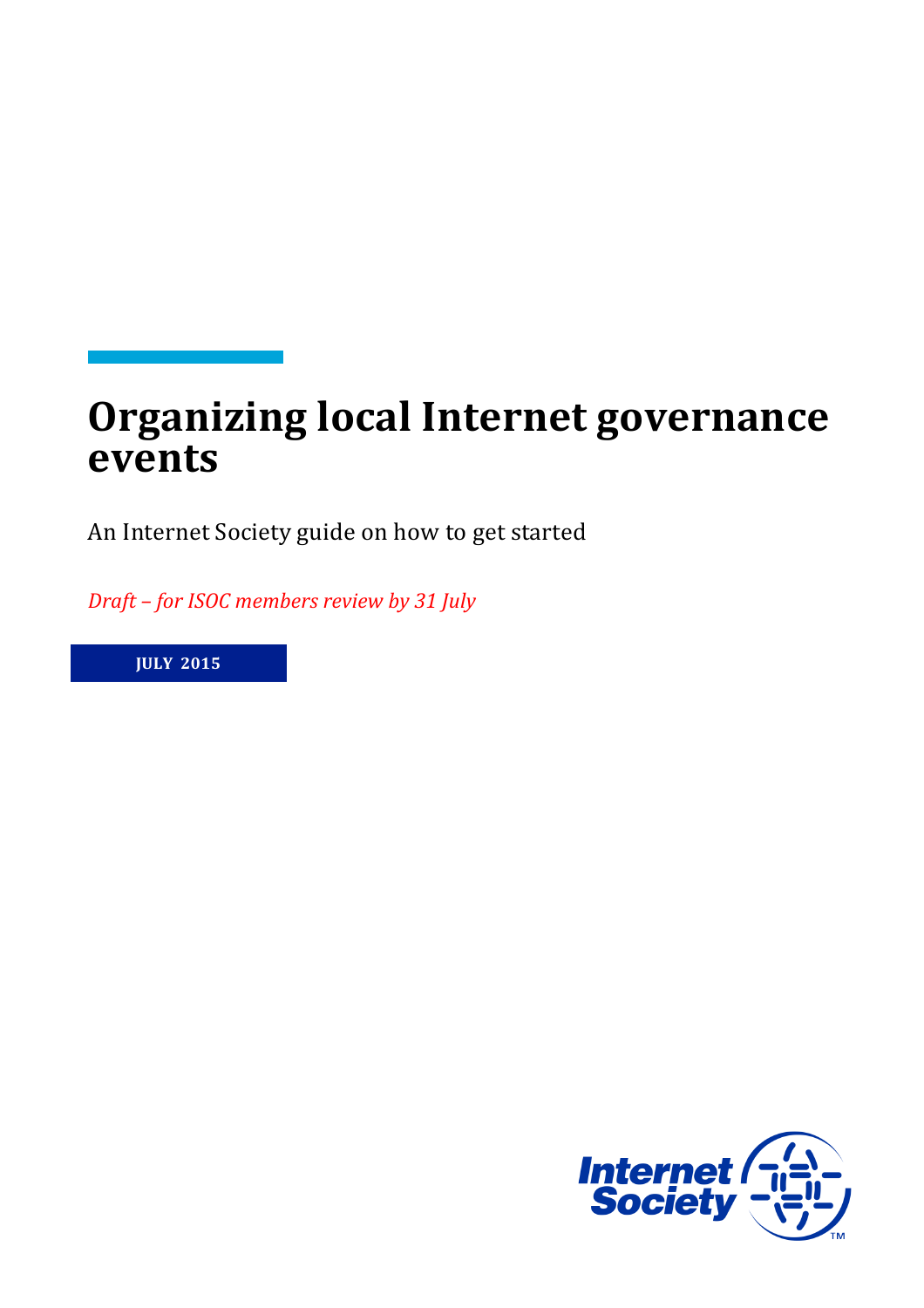# **Table of contents**

### **Introduction**

As policy makers and technical experts work to connect the remaining half of the world's population, the way in which the Internet is governed will likely have an impact on how we use it and how it evolves. This is why it is critical for all stakeholders to be involved in such discussions, and that they take place at all levels, including at the local, national and regional level.

In a survey on Internet governance conducted by the Internet Society in February 2015, that attracted over 800 participants, a majority of participants indicated it should be a priority for the Internet Society (ISOC) to help develop local Internet governance dialogues. The Internet Governance Forum (IGF) is one example of these events.

The purpose of this guide is to offer suggestions regarding the practical organization of local Internet governance events and dialogues (see current map of local IG events). This guide draws from the experience of ISOC's global network of chapters and members, which are often associated to these discussions. 

ISOC's vision is that the more local communities are involved in these discussions, the more vibrant the Internet governance ecosystem will be.

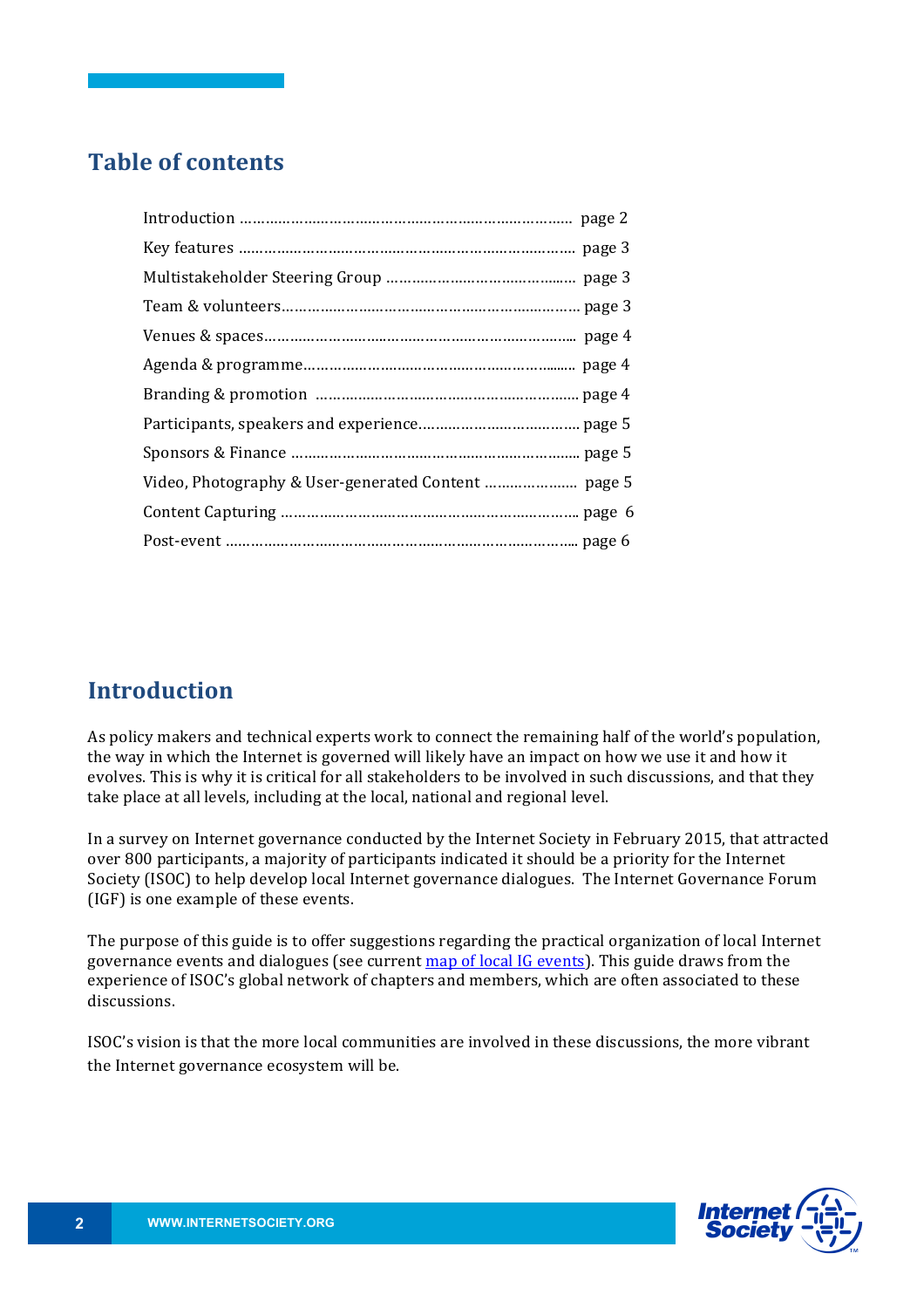#### **Key features**

Successful IG events vary in their form and style, but they all have in common a few features:

- ➢ **Bottom up approach**
	- Process of public consultation, an opportunity for all stakeholders to identify and discuss the topics: public call for proposals, e.g. EURODIG Online Review.
	- Suggested tools to survey or crowd source topics: SurveyMonkey, Wufoo, Tricider.
	- Remote participation during the event.
	- Internet governance events are designed for public discussion to identify issues and share best practice at all levels.

#### **EXECUTE:** Inclusive and multistakeholder approach

- Governments, civil society, business, academic and technical communities.
- Multistakeholder Steering Group.
- Content reflecting all communities' interests: based on local needs, program should not be captured by one stakeholder group.

# **Multistakeholder Steering Group**

- A multistakeholder Steering Group will benefit the event by bringing multiple views, and helping you reach different audiences in your country.
- The steering group will both lead the strategic direction and the event and manage the practical steps leading to a successful event: forming a team, logistics, program design, outreach and sponsorship.
- It is important that members of the Steering Group have a common understanding of the goals for the event, an agreed baseline for the work plan and timeline, eg. the ToR of the African  $IGF$ .
- Some organizers also keep the minutes of preparatory meetings publicly available, e.g. the AprIGF.

### **Team & Volunteers**

#### **≻ Your Team is key for a successful local IG event**

- Recruiting a group of dedicated people.
- Don't just invite your friends to be on your team especially those who know each other. You need a variety of individuals when it comes to your core team.
- Scale your team appropriately; quality is more important than quantity. Figure out what is the best number based on the kind of event you're having.
- Try to recruit an organizing team members with project management experience.

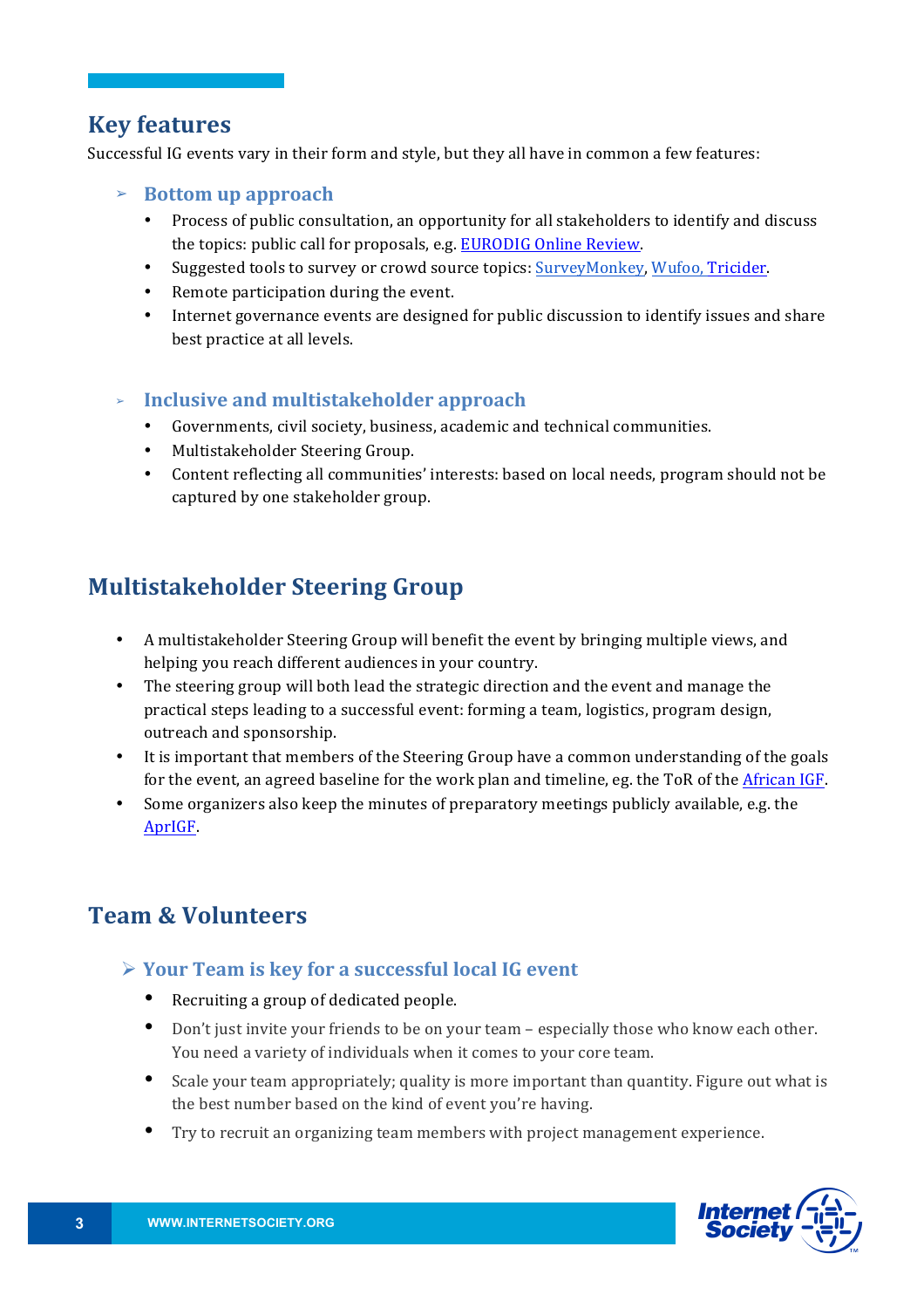#### **Example 2** Managing your team

- Develop a task list and project timeline including responsibilities and deliverables.
- Schedule regular coordination meetings to make sure activities are on track and next steps are clear.
- Use online project management and sharing tools, e.g. Basecamp, Dropbox
- Plan a rehearsal or run-through the day before the event.

#### $\triangleright$  The day of the event

- Confirm details of venue,  $A/V$ , volunteers and speakers in the weeks leading up to the event. A good way to remind yourself is to include the confirmation process in your project timeline.
- Set up onsite communications method that works best for the team. Use a group chat or instant messaging server.
- Make sure you prepare for unforeseen emergencies and how you will escalate and respond with a clear chain of command for your volunteers.
- Create an event day checklist; best if combined with an event day script in chronological order using a spreadsheet format.
- $\bullet$  Be flexible at your event. You know that not everything goes according to plan.
- Last but not least, at the end of the event, thank the team and your contributors for all their hard work.

#### **Venues & Spaces**

- Select a venue that fits the size and needs of your audience and speakers, theme and event type as well as one that works for your budget.
- Support from universities that already have an auditorium available can reduce event costs and at the same time call for more youth participation.

### **Agenda & Programme**

- Ideally everyone would have a chance to be part of setting the agenda and shape the issues, through a consultative process, e.g. NetHui NZ.
- Focus on themes that are relevant locally.
- Bring as many different voices/views as possible.
- Keep the program simple, avoid addressing too many topics.
- Make sure to have space in your agenda for questions and dialogues.
- Plan a wrap-up session at the end to consolidate the key discussions, and eventually propose output documents.

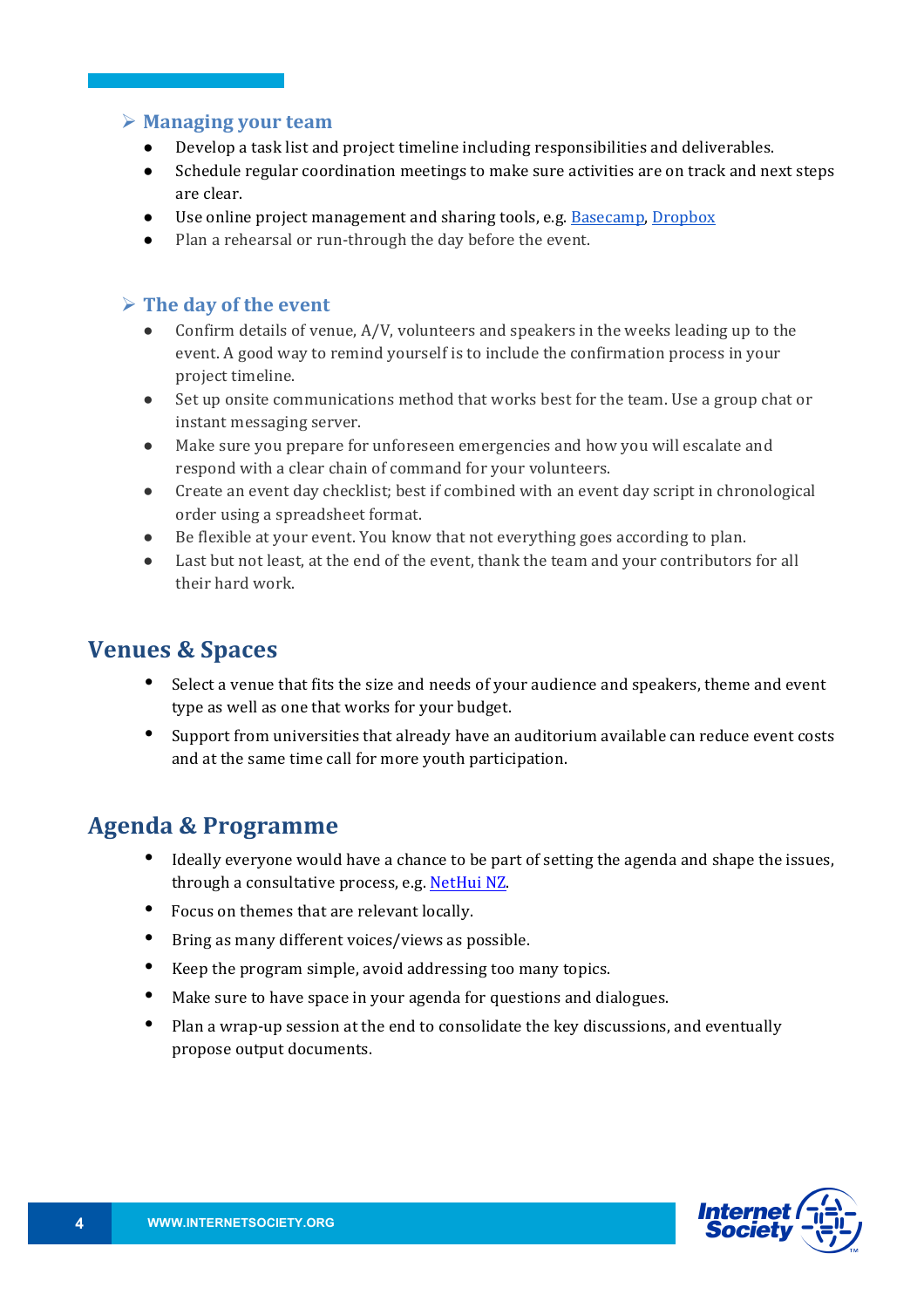### **Branding & Promotion**

- There are no specific branding/authorization/licensing requirements.
- We recommend you follow the practices that you think will work best in your country.
- Create a website or a landing webpage.
- Tools to make a placer page for your event and enable registrations, set up your schedule, feature speakers, add coverage, incorporate your social media and have a mobile app online and offline see: Lanyrd.com and Eventbrite
- Record a brief video to announce the event with highlights of what participants can expect.
- Create the momentum for your event, use social media and digital outreach.
- Start using a specific hashtag on Twitter and other social media.
- Share "teaser" content before the event and ask for comments.
- Feature your keynote or well-known speakers.

# **Participants, Speakers & Experience**

- Reach out broadly to ensure geographical, gender and stakeholder diversity.
- In case of remote participation, make sure virtual participants are taken into account during the sessions. Welcome the online audience, ask them questions, enable interaction between the onsite and remote audience.
- Offer a feedback form for the participants.
- Create a communication channel with participants to follow up post-event, start building for next year's event (e.g. mailing list, Facebook page, etc.).
- If sessions are being recorded or made available for remote participation, it is common practice to announce this prior to the event. In some countries it may be a requirement to have a disclaimer or image license agreement in place for speakers at your event.

### **Sponsors & Finance**

- It is useful to have a dedicated person for sponsorship, be prepared to explain the value of the event to a prospective sponsor.
- You may reach out for financial contributions but also in-kind support contributions: room/venue, coffee breaks, giveaways, etc.
- Resources for ISOC chapters
- Many events are based on free attendance, but you may charge a small fee to cover costs.
- Track every income (donation, sponsorship, revenues) and expense (venue, catering, travels) in a clear and organized manner.

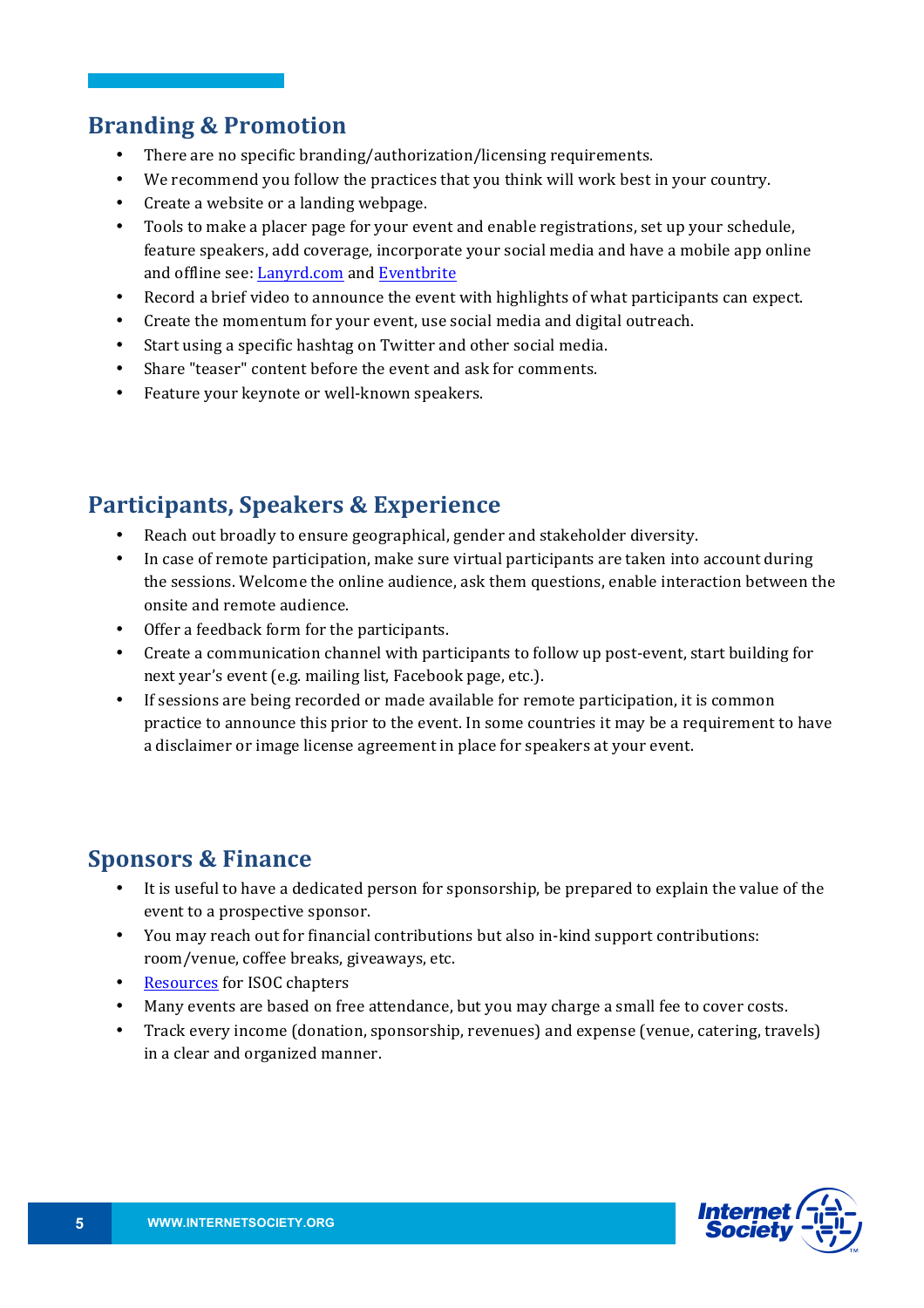#### **Video, Photography & User Generated Content**

- Make your event visual, for attendees but also for those that were unable to make it.
- E.g. capture testimonials of participants in video or photos.
- Add the hashtag to all your user-generated content.
- Monitor social media and harvest the content from the hashtag to be republished or consolidated.
- Create a story with the user generated content around the hashtag of the event, e.g. you can use Storify to harvest content from links, photos, tweets, Instagram, Facebook and many other social media sharing platforms and collect them into one curated story embed in your website. E.g. : Storify from the IGF 2013, Bali
- Create a channel on Youtube or Vimeo for all video materials, tag them with the hashtag.
- Create a photo album to aggregate all photos, add the hashtag to the photos.

#### **Content Capturing**

- It is important to keep the documentation of the discussions. Volunteer rapporteurs can consolidate a document capturing the main discussion topics, the consents and dissents, case studies and all relevant information.
- Ensure transparent and neutral content capturing.
- Think about the content as written messages but also consider using photographs and video summaries of key outcomes (this can be done by simply using your smartphone).

#### **Post-event**

- Some IG events lead to outputs documents, although this is not compulsory. There are many ways to create a final document to be shared with the participants and the community. This could be in any of the following formats:
	- $\circ$  Minutes from the meeting, e.g. Rwanda IGF
	- o Final report, e.g. **EuroDIG**
	- o Best practices, e.g. UN IGF Best Practices Forums
- Make sure to have a comprehensive description of the key issues and their relevance to your local community, as well as some concrete action points to follow up on.
- Collect feedback from participants and speakers through a survey. Their comments will help improve future editions.
- Some organizers create a communication channel to keep the discussions going online (e.g. a mailing list, a social media community etc).